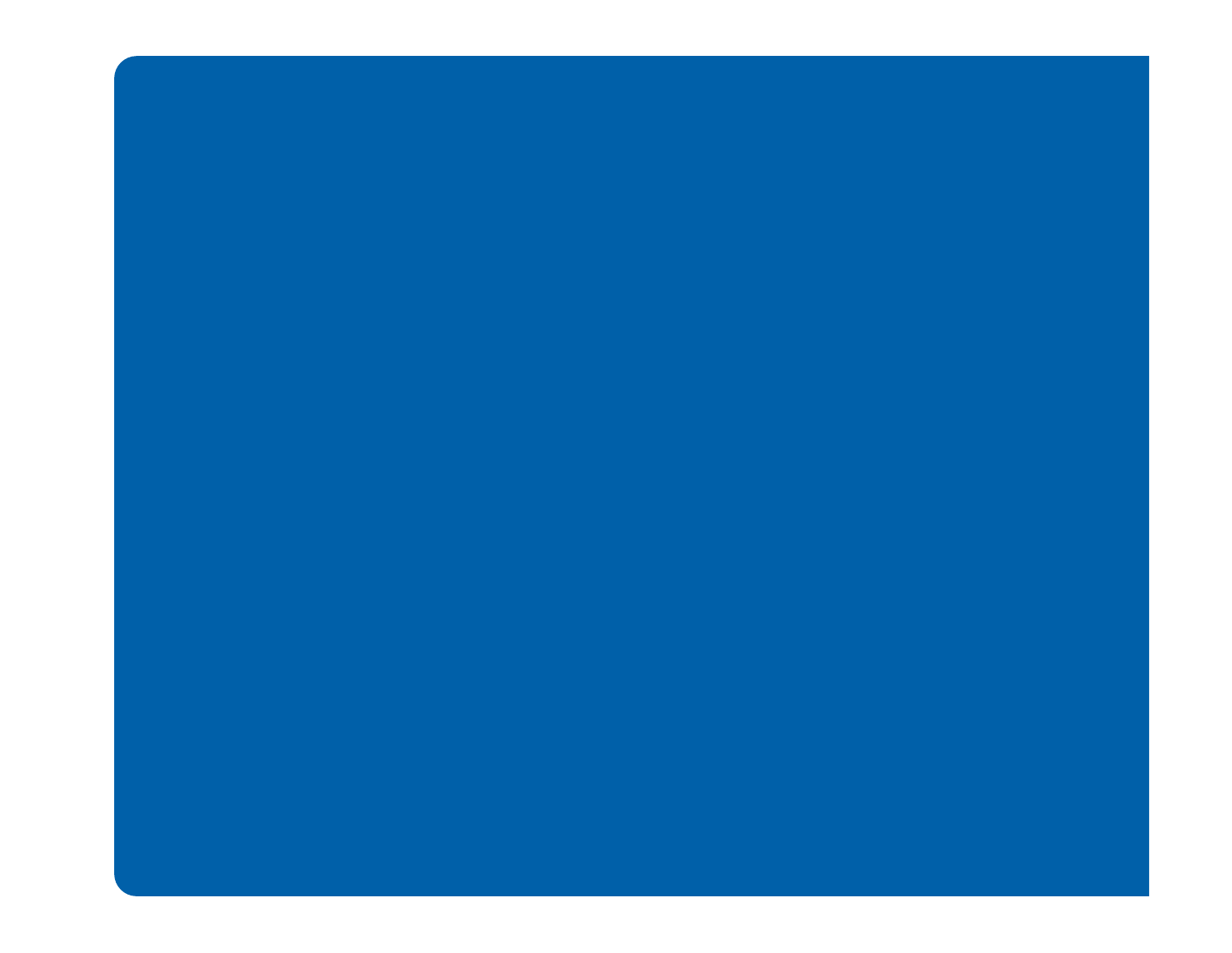# Action plan

### Ready: Start your engine

- $\Box$  Register as a business on eBay and get access to exclusive services
- $\Box$  Create a seller account and verify your business information
- $\Box$  Calculate the lowest fees and choose the right subscription level
- $\Box$  Select your payment methods and sign up for PayPal

[See page 4](#page-3-0)

#### Set: Get your bearings

- $\Box$  Get tips and best practices in the Seller Information Center
- $\Box$  Size up the competition in search results, completed listings, and Marketplace Research
- $\Box$  Choose the right listing format to maximize your selling price
- $\Box$  Learn the rules of the road with eBay Policies and Seller Protection policies
- $\Box$  Understand the importance of feedback and detailed seller ratings (DSRs)
- $\Box$  Build your brand with eBay Stores and an About Me page
- $\Box$  Read your personalized seller newsletter each month and network with other sellers to keep up to date

[See page 6](#page-5-0)

#### Go: Accelerate your sales

- $\Box$  Experiment with a variety of formats
- $\Box$  Write great titles with relevant keywords and describe items completely (including flaws)
- $\Box$  Include up to 12 clear, well-lit photos from multiple angles on a neutral background
- $\Box$  Optimize your listings for mobile devices
- $\Box$  Price items competitively and offer free shipping or combined shipping discounts
- $\Box$  Sell internationally with ease
- $\Box$  Use item specifics and product details to create complete listings
- $\Box$  Set a clear, competitive return policy
- $\Box$  Sell more with Best Offer, Buy It Now, and multi-variation listings
- $\Box$  Monitor success with your seller dashboard and eBay Sales Reports Plus
- $\Box$  Measure traffic with counters, Listing Analytics, and Store Traffic Reports

[See page 10](#page-9-0)

#### Winner's circle: Earn eBay Top Rated status and rewards

- $\Box$  Complete 100 transactions with \$1,000 in sales from US buyers
- $\Box$  Maintain a positive feedback rating of at least 98%
- $\Box$  Maintain 0.5% or fewer transactions with low detailed seller ratings (DSRs) and 0.3% or fewer eBay and PayPal Buyer Protection closed cases without seller resolution
- $\Box$  Specify 1-day or shorter handling, upload tracking by end of next business day, and offer minimum14-day returns with money-back option
- $\Box$  Answer emails quickly, stay positive, and add a personal touch

[See page 13](#page-12-0)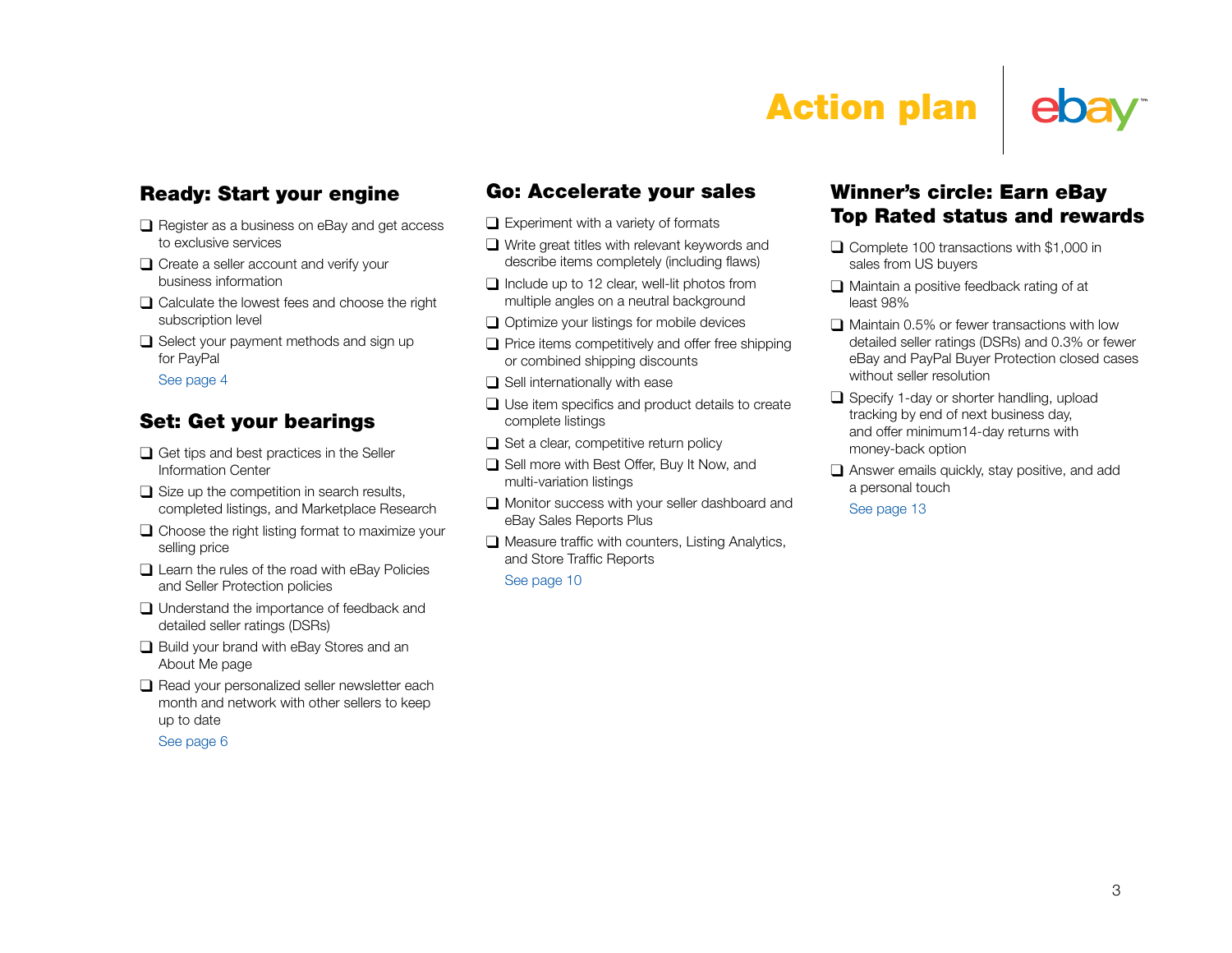### <span id="page-3-0"></span>Ready: Start your engineebay<sup>®</sup>

With more than 112 million active users globally, eBay is the world's largest online marketplace. \$75 billion worth of goods were sold on the site worldwide in 2012—making it an incredible year for eBay sellers!

Whether you're interested in starting a new business or expanding your existing business with an additional online sales channel, this guide will put you on the fast track to success.

#### Put eBay to work for your business

To get started and tap into the power of the marketplace, you'll need to:

- 1. **Register as a business.** It's free and simple to [register as a business](https://scgi.ebay.com/ws/eBayISAPI.dll?RegisterEnterInfo&bizflow=2) on eBay—plus, it gives you access to exclusive services designed specifically to help you sell more and achieve eBay Top Rated Seller status.
- 2. **Create a seller account.** When you [create your seller account,](https://scgi.ebay.com/ws/eBayISAPI.dll?RegisterEnterInfo&bizflow=2) you'll verify your contact information and select appropriate payment methods.

#### Choose the right subscription level

With more free listings and no risk to list, subscription-based pricing allows you to choose the pricing structure that works best for the way you sell.

Go to [www.eBay.com/FeeIllustrator.](http://www.eBay.com/FeeIllustrator) As a professional seller with the goal of growing your business, consider some of the following benefits of an eBay Store subscription package:

#### **Cost-effective pricing based on your selling activity**

- Insertion fees as low as 5¢ for fixed price listings
- Discounted auction-style and fixed price insertion fees based on Store subscription
- Flat final value fee rates by category

#### **Powerful marketing management tools (FREE)**

- A customized storefront where buyers can see all of your listings in one place
- A unique URL that promotes your Store online and offline to attract repeat business
- FREE Selling Manager Pro with Premium and Anchor subscriptions
- Great marketing tools like Markdown Manager, advanced cross-promotion opportunities, and email newsletters

#### Select your payment methods

When it's time to pay for an item, buyers prefer a predictable online experience. To ensure a seamless transaction, accept payment using these approved options:

**[PayPal](http://pages.ebay.com/paypal/index.html).** Get paid instantly with PayPal, the preferred way to accept fast, secure payments on eBay. PayPal lets buyers pay quickly using a credit card or bank account, without sharing their financial information. You get a secure online payment and free tools to help better manage your sales.

**Internet merchant account.** Accept credit or debit cards directly during eBay Checkout by opening an Internet merchant account with your bank or an authorized service provider. Transaction fees may vary, so be sure to compare several options. If your business already has an account for off-eBay transactions, select the cards you accept in your payment preferences.

**Payment on pick-up.** You're required to offer at least one electronic payment method, but you can allow payment on pick-up.

**Paper payments (restricted).** Checks and money orders are allowed in these categories only: vehicles categories in Motors, capital equipment categories in Business & Industrial, Mature Audiences, and Real Estate.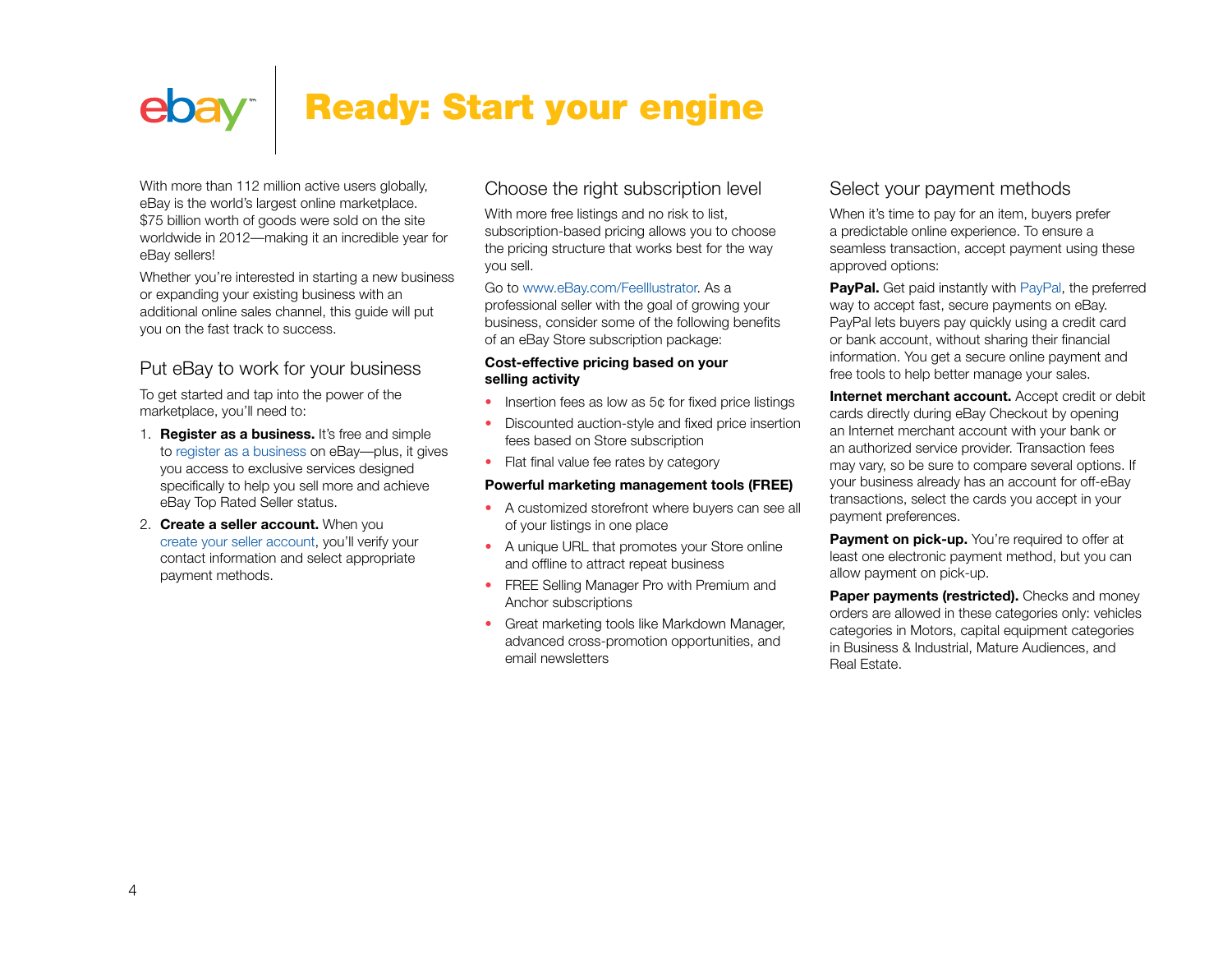### Ready: Start your engine



#### Get the lowest listing fees with an eBay Stores subscription **Choose from three eBay Stores subscription levels:**

| <b>Basic Store</b>                                                                                                                                                                                                                                                                                                                      | <b>Premium Store</b>                                                                                                                                                                                                                                                                                                                                                                            | <b>Anchor Store</b>                                                                                                                                                                                                                                                                                                                                                              | Goal                                                                                                                                                                                                                                                                                                      |
|-----------------------------------------------------------------------------------------------------------------------------------------------------------------------------------------------------------------------------------------------------------------------------------------------------------------------------------------|-------------------------------------------------------------------------------------------------------------------------------------------------------------------------------------------------------------------------------------------------------------------------------------------------------------------------------------------------------------------------------------------------|----------------------------------------------------------------------------------------------------------------------------------------------------------------------------------------------------------------------------------------------------------------------------------------------------------------------------------------------------------------------------------|-----------------------------------------------------------------------------------------------------------------------------------------------------------------------------------------------------------------------------------------------------------------------------------------------------------|
| Up to $150$<br><b>FREE listings*</b> per month<br>Fixed price or auction-style<br>After that, 25¢ auction-style<br>insertion fees, 20¢ fixed<br>price insertion fees<br>Consider a Basic Store if you<br>list more than 50 fixed price or<br>auction-style items per month.<br>It's a great starter package to<br>ramp up your selling. | Up to 500<br><b>FREE listings*</b> per month<br>Fixed price or auction-style<br>After that, 15¢ auction-style<br>insertion fees, 10¢ fixed<br>price insertion fees<br>If you're a higher volume seller<br>who wants top savings and<br>the lowest package rates on<br>eBay, an Anchor Store may be<br>right for you. Subscribers must<br>meet minimum performance<br>standards for all sellers. | Up to $2,500$<br><b>FREE listings*</b> per month<br>Any format<br>After that, 10¢ auction-style<br>insertion fees, 5¢ fixed price<br>insertion fees<br>If you're a higher volume seller<br>who wants top savings and<br>the lowest package rates on<br>eBay, an Anchor Store may be<br>right for you. Subscribers must<br>meet minimum performance<br>standards for all sellers. | <b>Start your engine</b><br>Register as a business on eBay and get<br>access to exclusive services<br>Create your seller account and verify<br>your business information<br>Calculate the lowest fees and choose<br>the right subscription level<br>Select your payment methods and sign<br>up for PayPal |
| $$15.95/m$ onth<br>Yearly subscription**<br>\$19.95/month<br>Monthly subscription**                                                                                                                                                                                                                                                     | \$49.95/month<br>Yearly subscription**<br>\$59.95/month<br>Monthly subscription**                                                                                                                                                                                                                                                                                                               | \$179.95/month<br>Yearly subscription**<br>$$199.95/$ month<br>Monthly subscription**                                                                                                                                                                                                                                                                                            |                                                                                                                                                                                                                                                                                                           |

*\* Pay no insertion fees for your allotted free listings per calendar month. Optional fees, including advanced listing upgrades and supplemental service fees, still apply. Motors Vehicles, Real Estate, Heavy Equipment, Concession Trailers & Carts, Imaging & Aesthetics Equipment, and Commercial Printing Presses are excluded. 12 free pictures does not apply to Motors Vehicles listings. Terms are subject to change. [Learn more](http://pages.ebay.com/sellerinformation/news/springupdate2013/springfeesimplification.html).*

*\*\* All subscriptions automatically renew until cancelled.*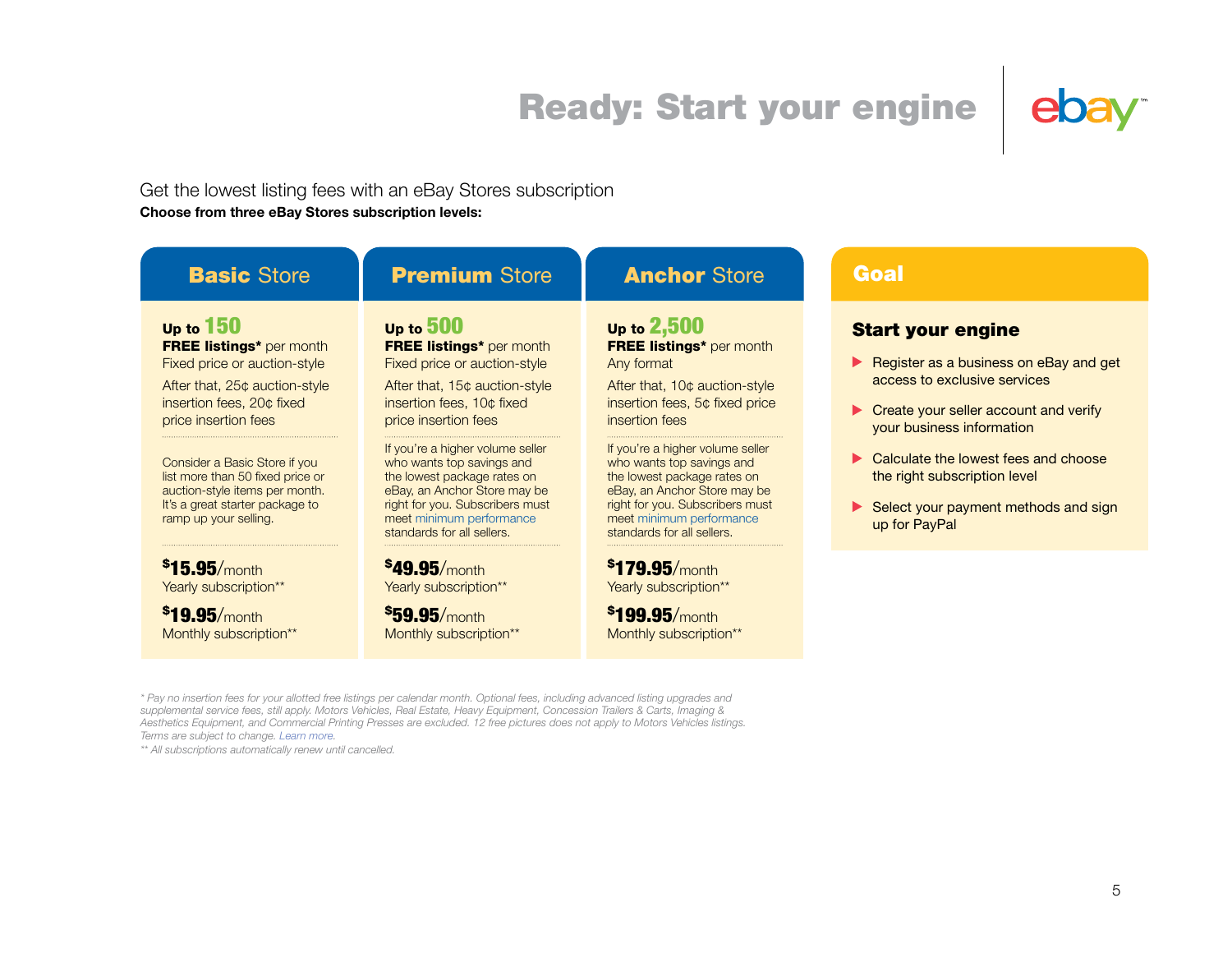# <span id="page-5-0"></span>ebay | Set: Get your bearings

Before selling your first item, spend some time getting to know your way around. The [Seller](http://pages.ebay.com/sellerinformation/index.html)  [Information Center](http://pages.ebay.com/sellerinformation/index.html) is a great place to start. You'll find information that ranges from [Getting](http://pages.ebay.com/sellerinformation/howtosell/sellingbasics.html)  [Started](http://pages.ebay.com/sellerinformation/howtosell/sellingbasics.html) to [Shipping Tips](http://pages.ebay.com/sellerinformation/shipping/basics.html) and [Best Practices for](http://pages.ebay.com/sellerinformation/increaseyoursales/essentials.html)  [increasing sales](http://pages.ebay.com/sellerinformation/increaseyoursales/essentials.html).

#### Size up the competition

Do you know how much buyers are willing to pay for your items on eBay? What keywords should you use? Research items similar to yours to develop your pricing and selling strategies to get top dollar.

**Explore eBay search results.** Use the Search box to find items similar to those you plan to sell. What formats are being used? How many results do you see? Now try different keywords. Were the results different? [Best Match](http://pages.ebay.com/help/sell/searchstanding.html), our default sort option, prioritizes listings based on the relevancy of the title to the search terms along with several other factors.

**Review completed listings.** Look at listings that have recently ended successfully to understand how other sellers market and price the same items you plan to sell. To search [completed listings](http://pages.ebay.com/help/search/questions/search-completed-listings.html), log into your eBay account, go to Advanced Search, enter your keywords, check "Show completed listings only," and click Search.

**Try Marketplace Research by Terapeak (30 days FREE).** What category should you list in? What are the average selling prices of the items you plan to sell? Find your answers with [Marketplace](http://pages.ebay.com/marketplace_research/index.html)  [Research by Terapeak](http://pages.ebay.com/marketplace_research/index.html). This tool looks at historical market data to help you determine the market value (average selling price) of products you plan to sell, find the best performing keywords and categories for your titles and listings, track products to gauge seasonal demand, monitor your competition, determine the most effective formats and upgrades to help sell specific products, and more.

**Discover eBay Certified Providers.** Third parties participating in our [Certified Providers](http://certifiedprovider.ebay.com/) program offer a number of tools, at a variety of subscription levels, available to you for in-depth research.

#### Choose the right selling format for your items

Ignite a bidding war with auction-style listings or attract buyers who love instant gratification with Buy It Now. With a little research (and experimentation), you'll find which [selling formats](http://pages.ebay.com/help/sell/formats.html) are best for your products. Here's how they work:

**Auction-style.** With this classic way to sell on eBay, buyers bid on your items and the highest bidder wins. Use [auction-style listings](http://pages.ebay.com/help/sell/formats.html#auction) for unique, single quantity, high demand items. It will help you generate buzz, gain exposure, and maximize your selling price. You can also give buyers a "no waiting" option by adding a Buy It Now feature to your auction-style listings.

**Fixed price.** Sell your items at a set Buy It Now price. With [fixed price](http://pages.ebay.com/help/sell/formats.html#fixed), you can list as many similar items as you want (with variables such as sizing, colors, etc.) in a single listing for up to 30 days with one low Insertion Fee. You can also select the Good 'Til Cancelled automatic renewal option. Good 'Til Cancelled listings are recurring 30-day listings where the 30-day fixed price listing fee is charged again every 31st day. If you're willing to negotiate, add the [Best Offer](http://pages.ebay.com/help/sell/best-offer.html) feature (FREE) to your listing to increase your chances of making the sale. With Best Offer, you can choose from multiple offers and automatically accept, reject, or make counter-offers to make sure you get the price you want—you're in total control.

#### Learn the rules of the road (eBay Policies)

We take your safety and the safety of our buyers very seriously. To promote a healthy trading environment, we require all members to follow the [policies](http://pages.ebay.com/help/policies/overview.html) covered in our user agreement. Learn about eBay's selling policies before you list an item to help you avoid unintentionally breaking rules.

**How you're protected—the official eBay Seller Protection Policy.** We're committed to keeping eBay a fair and safe marketplace and the best place to sell and buy. The official eBay Seller Protection policy gives you one place to go to find all the information you need about how you are protected when you sell on eBay. The policy covers:

- Unpaid item protections
- Policies that can help protect your feedback and ratings
- The actions sellers can take to help with eBay Buyer Protection cases
- When and how you can report incidents that violate eBay policies

**Avoid restricted/prohibited items.** Familiarize yourself with our general [listing rules.](http://pages.ebay.com/help/policies/listing-ov.html) Make sure the items you plan to sell aren't [restricted or prohibited](http://pages.ebay.com/help/policies/items-ov.html).

**Respect the intellectual properties of others.** List only the brand name of the item you're selling (be prepared to prove authenticity), use your own photos, and report any violations through the [eBay](http://pages.ebay.com/help/tp/programs-vero-ov.html)  [Verified Rights Owner \(VeRO\) program.](http://pages.ebay.com/help/tp/programs-vero-ov.html)

[Continued on page 8](#page-7-0)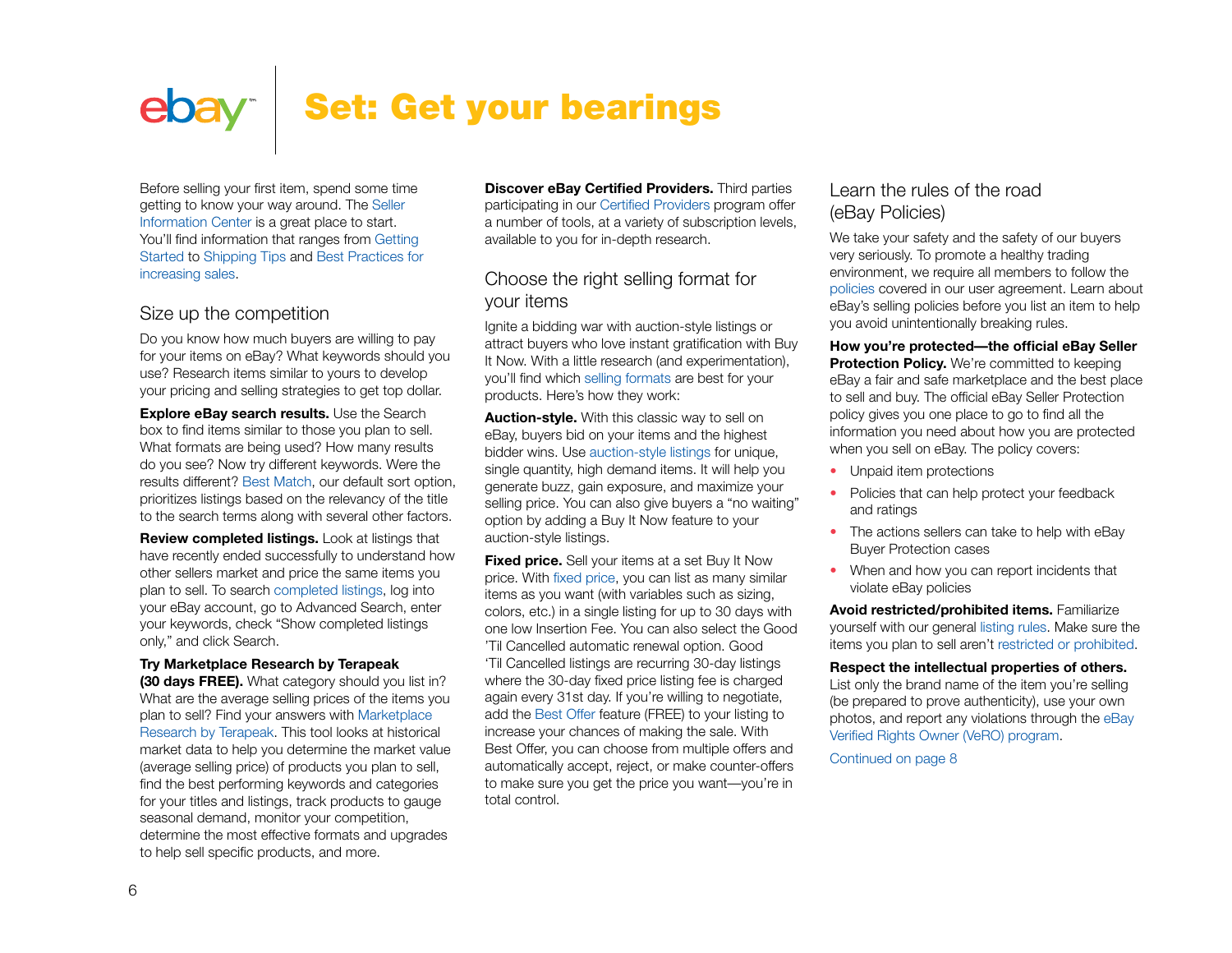# Set: Get your bearings ebay



| <b>Selling Format</b> | <b>How It Works</b>                                                                                                                                                                                                                                                                                                                                                                                                                                                                                                                                   | <b>Length of Listing</b>                                                                                                                                                                                                                                   | <b>Fees</b>                                                                                                                                                                   |
|-----------------------|-------------------------------------------------------------------------------------------------------------------------------------------------------------------------------------------------------------------------------------------------------------------------------------------------------------------------------------------------------------------------------------------------------------------------------------------------------------------------------------------------------------------------------------------------------|------------------------------------------------------------------------------------------------------------------------------------------------------------------------------------------------------------------------------------------------------------|-------------------------------------------------------------------------------------------------------------------------------------------------------------------------------|
| <b>Auction-style</b>  | Receive bids on your item and sell<br>to the <b>highest bidder</b> in a fixed<br>length of time.<br>You may also include a<br><b>Buy It Now</b> price in your listing.<br>Quantity: Offer bidding on<br>one item.<br>Where: Your listing appears in the<br>eBay category (or categories) you<br>choose and in search results.                                                                                                                                                                                                                         | 1, 3, 5, 7, or 10 days.<br>Real estate auctions may also run<br>for 30 days.<br>Note: 1-day listings are not<br>available for eBay Motors Vehicles<br>categories in the US or Canada.                                                                      | Insertion fee to list.<br>Optional advanced listing upgrade<br>fees may apply.<br>Final value fee charged based on<br>total amount of sale.<br>See fees for more information. |
| <b>Fixed price</b>    | You list your items at a set<br>price, so buyers can purchase<br>immediately (no bidding). You<br>may also include the Best Offer<br>option in your fixed price listings<br>(not available currently for multi-<br>variation listings). This enables you<br>to consider offers from buyers who<br>will name their best price.<br>Quantity: Offer one or multiple<br>items for sale at the Buy It Now<br>price anytime during the listing.<br>Where: Your listing appears in the<br>eBay category (or categories) you<br>choose and in search results. | 3, 5, 7, 10, or 30 days, or<br>Good 'Til Cancelled.<br>Same low insertion fee for up to<br>30 days.<br>Note: Good 'Til Cancelled listings<br>are recurring 30-day listings where<br>the 30-day Fixed price listing fee is<br>charged again every 31st day. | Insertion fee to list.<br>Optional advanced listing upgrade<br>fees may apply.<br>Final value fee charged based on<br>total amount of sale.<br>See fees for more information. |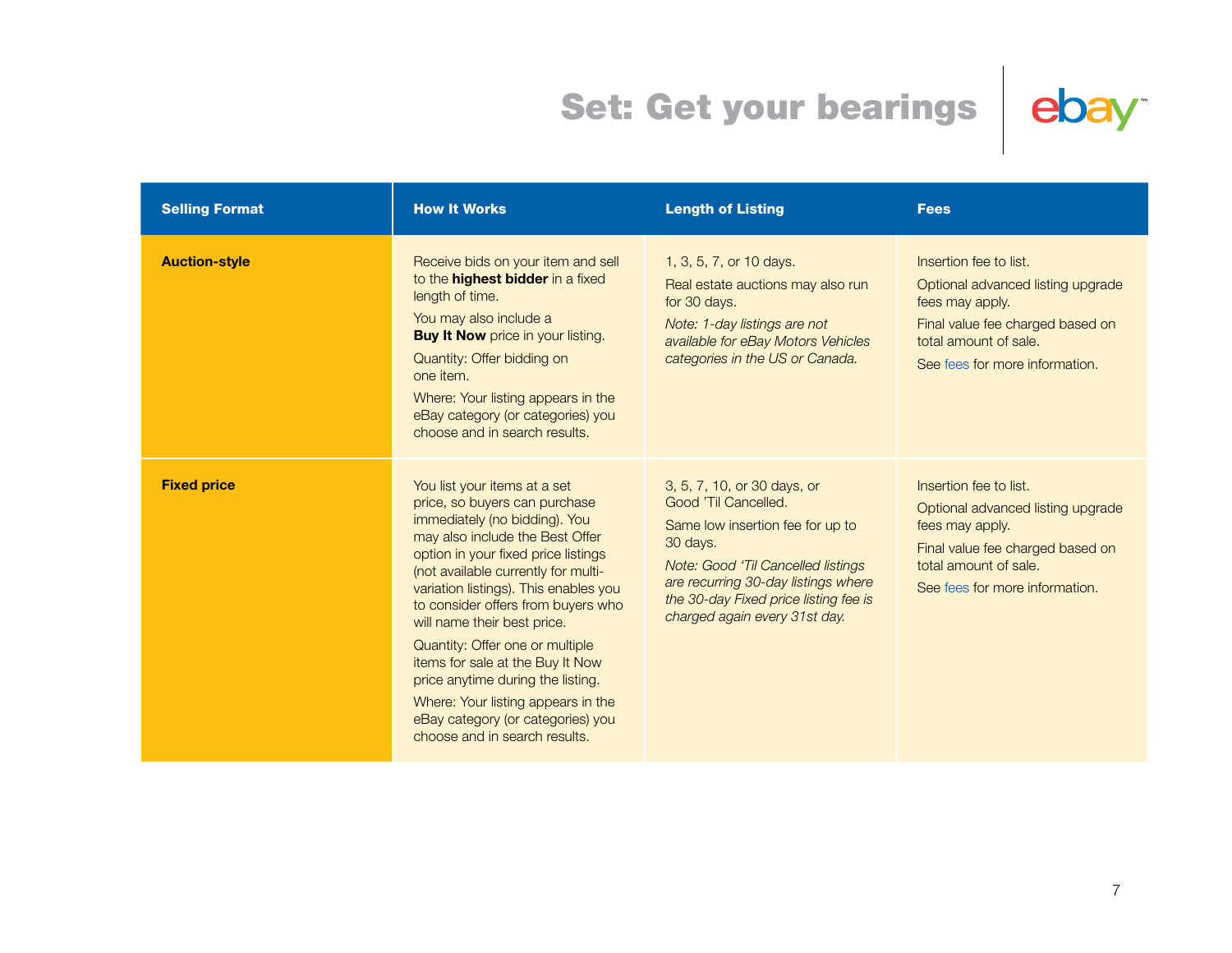### <span id="page-7-0"></span>Set: Get your bearings  $ebay$

**Charge only actual shipping costs.** Excessive shipping charges lead to poor buying experiences

and low detailed seller ratings (DSRs). Price competitively in your category, adhere to the [maximum shipping and handling charge](http://pages.ebay.com/help/policies/selling-practices.html#policy) rules, and use the [Shipping Calculator](http://www.ebay.com/shp/Calculator) to determine actual costs based on your buyer's ZIP code.

**Use relevant key words.** When writing titles and descriptions, only use popular keywords that accurately describe your items. Keyword spamming is against the rules and could decrease your visibility in search results. Keyword spamming can also result in your listing being taken off the eBay site.

**Communicate professionally.** Maintain a positive, professional tone, stick to the facts, and respect the [Feedback system.](http://pages.ebay.com/help/policies/feedback-ov.html)

#### Seller Protections

A number of seller protections are built right into the eBay process, and we also take actions behind the scenes to ensure that your eBay selling activities go as smoothly as possible. Learn more about how eBay protects your business by visiting our [Seller](http://pages.ebay.com/sellerinformation/sellerprotection/sellerprotection.html)  [Protection Center](http://pages.ebay.com/sellerinformation/sellerprotection/sellerprotection.html).

| <b>Recent Feedback Ratings</b> |         | (last 12 months) | $\overline{z}$ | Detailed Seller Ratings (last 12 months) |                | $\overline{\mathbf{z}}$          |
|--------------------------------|---------|------------------|----------------|------------------------------------------|----------------|----------------------------------|
|                                | 1 month | 6 months         | 12 months      | Criteria                                 |                | Average rating Number of ratings |
| Positive                       | 59      | 431              | 697            | Item as described<br>Communication       | *****<br>***** | 503<br>503                       |
| <sup>O</sup> Neutral           | O       | ٦                | 3              | Shipping time                            | *****          | 504                              |
| Negative                       | ö       | ö                | ō              | Shipping and handling charges ★★★★★      |                | 506                              |

#### Understand the feedback system

eBay is a member-to-member marketplace guided by open communication and honesty. You'll [build](http://pages.ebay.com/help/feedback/feedback.html)  [your reputation](http://pages.ebay.com/help/feedback/feedback.html) through our feedback system, which allows your trading partners (other buyers and sellers) to leave one rating and comment per transaction.

- A **positive** rating increases your feedback score by one point. Positive ratings from repeat customers count (up to one rating from the same buyer per week).
- A **neutral** rating leaves your feedback score the same.
- A **negative** rating decreases your feedback score by one point.

Your general Feedback Score, a percentage based on your 12-month transaction history, appears in all of your listings. Buyers can click on and view your feedback profile to see specific transaction comments and ratings.

If you receive feedback that violates our policies, you can contact eBay to report and request feedback removal.

#### **Negative and neutral feedback and low detailed seller ratings are automatically removed when they're:**

- From non-paying buyers.
- From buyers that show a pattern of leaving low feedback.
- The result of major events out of your control: weather-related delays, postal strikes, natural disasters, etc.
- From a buyer that has been suspended.
- Related to an eBay Buyer Protection case that's resolved by eBay in favor of the seller.

#### Strive for 5-star service

When buyers leave feedback, they can also rate their experience in four areas: Item as described, communication, shipping time, and shipping and handling charges. These detailed seller ratings (DSRs) are based on a one- to five-star scale. [Five-star ratings](http://pages.ebay.com/help/feedback/detailed-seller-ratings.html#improving) are the best, and one star is the lowest rating. Good ratings can help earn you Top Rated Seller status, which can provide you with additional fee discounts. Sellers must also maintain standards by minimizing the number of [1s and 2s](http://pages.ebay.com/help/policies/seller-non-performance.html)  [they receive on each DSR.](http://pages.ebay.com/help/policies/seller-non-performance.html) Be sure to set clear expectations, then surprise and delight your buyers by meeting or exceeding them every time!

#### **Automatic 5-star ratings are awarded for great service:**

**Shipping and handling charges.** If you offer free shipping and we know the buyer chose that option, you'll get an automatic 5-star detailed seller rating for shipping and handling charges.

**Shipping and handling time.** If you specify 1-business day or shorter handling time and upload tracking information within 1 business day of receiving cleared payment and the item shows a delivery time of 4 days from receiving payment, you'll get an automatic 5-star rating for shipping time.

[eBay Fast 'N Free](http://pages.ebay.com/help/pay/fast-n-free.html) listings get the extra protection of having a low rating for shipping time automatically converted to a 5-star rating as long as you upload tracking and the item is delivered within the stated handling time plus the estimated delivery time.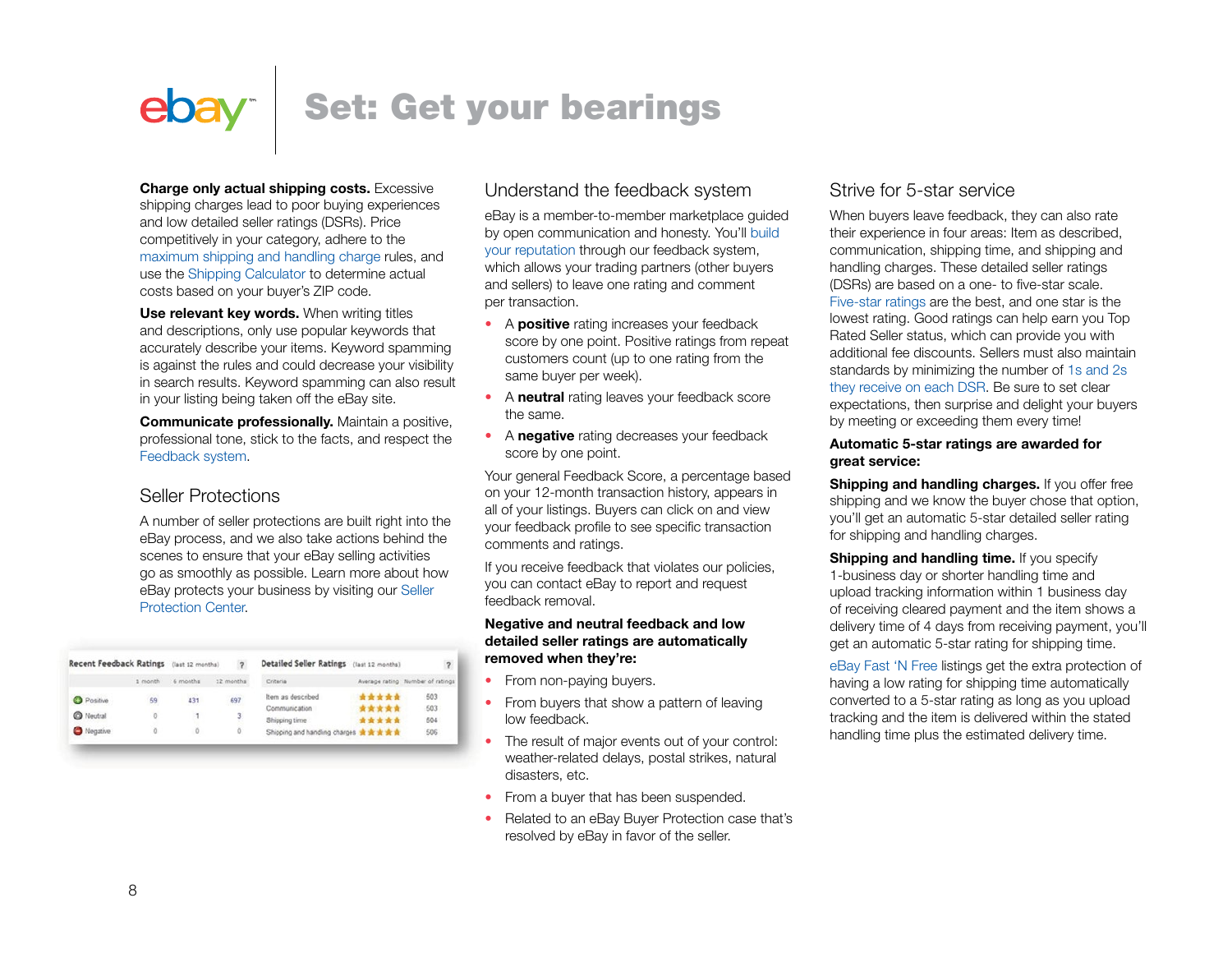### Set: Get your bearings



#### Communication

You'll automatically receive a 5-star detailed seller rating for communication if:

- You specify 1-business day handling time and upload tracking information within 1 business day.
- There are no buyer- or seller-initiated communications in eBay Messages, and there are no pending eBay Buyer Protection or PayPal Purchase Protection cases.
- There are no requests for contact information between you and the buyer.

**Note:** Best Offers, Second Chance Offers, invoices, and invoice requests—even if they contain messages added by the buyer or seller—do not affect automatic 5-star detailed seller ratings for communication. You'll still qualify for an automatic 5-star communication detailed seller rating if you or your buyer send these types of communications.

#### Build your brand

[eBay Stores](http://www.ebay.com/stores) provide all the tools you need to [build, brand, and customize](http://pages.ebay.com/storefronts/Building.html) your listings—with no technical knowledge required. Whether you're just starting out or expanding an existing business, you'll find all the tools and resources you need to present a professionally-branded experience on eBay.

Set up an [About Me](http://pages.ebay.com/help/account/about-me.html) page to tell the world about your business, your products, and your areas of expertise. Since you're new to selling on eBay and your Feedback rating doesn't yet reflect your vast experience, it's important to tell buyers about your reputation in the real world and help them get to know you. Your About Me page is free and searchable across the Internet.

#### Network with other sellers

Read your personalized seller newsletter each month and get tips to fine tune your business. Our [Discussion Boards](http://pages.ebay.com/community/boards/index.html) are also some of the best places to get tips from other sellers. With topics ranging from art to clothing and bidding to seller tools, you can start threads with your questions or ideas and reply to postings with your own answers and advice. You'll also want to bookmark and keep an eye on our [General Announcement Board](http://www2.ebay.com/aw/marketing.shtml). It'll keep you in-the-know about eBay policies and limited-time Insertion Fee and listing upgrade discounts.

#### Goal

#### Get your bearings

- Get tips and best practices in the Seller Information Center
- $\triangleright$  Size up the competition in search results, completed listings, and Marketplace Research
- ▶ Choose the right listing format to maximize your selling price
- $\blacktriangleright$  Learn the rules of the road with eBay Policies and Seller Protection
- **D** Understand the importance of feedback and detailed seller ratings (DSRs)
- Build your brand with eBay Stores and an About Me page
- $\blacktriangleright$  Network with other sellers to keep up to date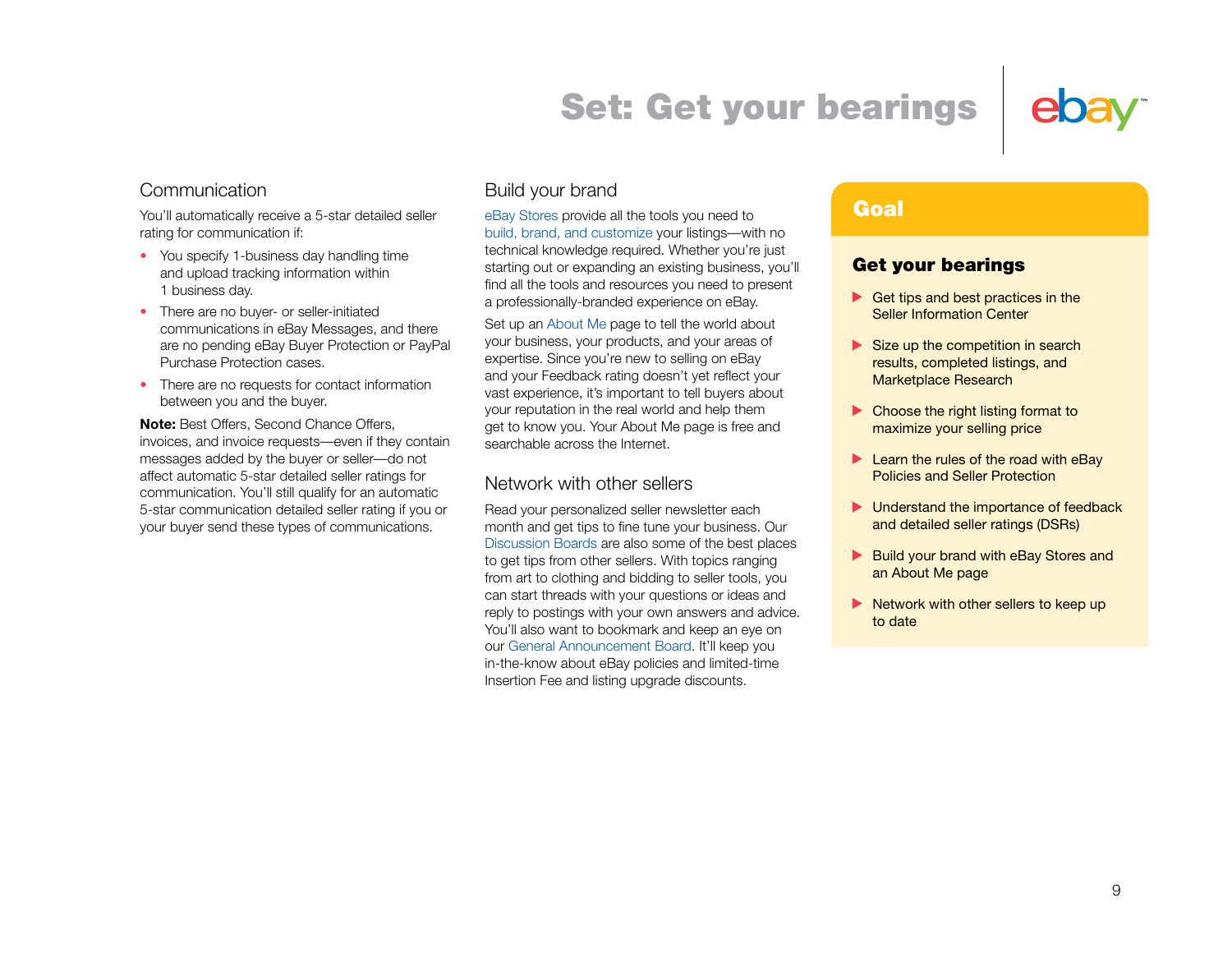### Go: Accelerate your sales

<span id="page-9-0"></span>When you're ready to put your pedal to the metal. just click on the "Sell" link at the top of any eBay page to get started!

#### Create listings that sell

From descriptive titles to listing upgrades, there are many ways to make your listing stand out from the crowd.

#### **Experiment with a variety of listing formats.**

Even if you've had consistent success with one [listing format](http://pages.ebay.com/help/sell/formats.html), it's a good idea to occasionally take another for a test drive to see how it will perform for you. Different types of inventory will sell better in specific formats, depending upon demand, accessibility of product over time, and from season to season.

**Optimize your listing title.** Relevant and specific [item titles](http://pages.ebay.com/help/sell/title_desc_ov.html) attract buyers. Use up to 80 characters with keywords that most accurately describe your item. Include brand name, condition, and attributes like model or style. For multi-variation listings, search results look at your variation information (size, color, etc.), so you can save titles for other differentiating factors that'll help your items stand out. The easiest way to determine the right keywords is to act like a buyer and search for your product by name. What are the most common keywords on the first page of results? Do they apply to your item? Be sure to check off and review "Completed listings" under the "Show only" menu on the left side of the page to determine which listings are actually the most successful.

**Write a great description.** Give buyers all the details about the item you are selling. Organize your description into a few concise paragraphs with like information grouped together. Remember, providing detailed descriptions also helps reduce the chance of returns.

The first paragraph should provide the most important details using the key words from your title, including: size, shape, dimensions, color, age, manufacture date, company/artist/author, warrantees, and other notable features or markings (including any flaws). Buyers don't mind buying imperfect items, as long as they know what to expect. In a separate paragraph, you may wish to include an interesting story about the item. Finally, you may wish to include extra details that cannot be conveyed using the shipping or payment fields. Be careful not to include overly extensive terms and conditions or negative sounding language as it could frighten potential customers away.

**Add lots of photos.** A picture is worth a thousand words and great photos can often make the sale– especially with the growing number of shoppers on mobile devices. That's why up to 12 pictures per listing are FREE, including zoom and enlarge capabilities, on all listings (excluding eBay Motors Vehicles). Add lots of clear, crisp, quality pictures so it's easy for buyers to find your listings and make purchase decisions. Visit our [Photo Center](http://pages.ebay.com/sellerinformation/sellingresources/photocenter.html) to ensure your photos meet the picture quality requirements, attract buyers, and help reduce claims and returns.

#### **Optimize your listings for mobile devices.**

When listing, make sure all of your photos appear in the picture gallery and not the item description where they are harder to find and often too small to showcase your item. Uploading your pictures to eBay picture services is the only way to have your item pictures show at the top of the item page and be optimized for mobile. Up to 12 pictures are free (excluding Motors Vehicles listings). When possible, have keywords appear early in your title.

**Price competitively.** Use auction-style the way it works best—with a [low start price](http://pages.ebay.com/help/sell/starting_price.html) to attract buyers and stimulate bidding. For fixed price,

[price your items competitively](http://pages.ebay.com/help/sell/starting_price.html). Tools like [Marketplace](http://pages.ebay.com/marketplace_research/) [Research by Terapeak](http://pages.ebay.com/marketplace_research/) can help you get a handle on how other sellers are pricing similar inventory.

**Offer free expedited shipping.** Shipping cost and speed are considered in ranking, so [offer free](http://pages.ebay.com/help/pay/questions/free-shipping.html)  [shipping](http://pages.ebay.com/help/pay/questions/free-shipping.html) when you can and provide an expedited shipping option for buyers who are willing to pay more to get it fast. We've found that buyers comparing identical items perceive a better value when shipping costs are lower, even if total cost is the same. The [eBay Fast 'N Free](http://pages.ebay.com/sellerinformation/shipping/shippingnews/fastnfree.html) logo will also appear on items where you've offered free shipping and we estimate it will reach the buyer within 4 business days. **Converting to Fast 'N Free can increase your sales by up to 11%\*\*\*.**

**Sell internationally with ease.** The [Global](http://pages.ebay.com/sellerinformation/shipping/globalshippingprogram.html)  [Shipping Program](http://pages.ebay.com/sellerinformation/shipping/globalshippingprogram.html) gives you a safe, no-hassle way to reach millions of buyers around the world without the worry of international shipping. When an item sells, you just ship it to the US shipping center and the program takes care of the rest. All customs forms and import charges are handled for you and the item is sent quickly, complete with international tracking.

**Use item specifics.** List your item's features and attributes by using the [item specifics](http://pages.ebay.com/help/sell/item_specifics.html) provided by eBay or customizing them. Item specifics let you provide details about the item you're selling, such as brand, size type, size, color, and style. These details appear at the top of your listing description in a consistent format, making it easy for buyers to find your items.

*\*\*\*Percentage calculated is based on sales of listings that converted to Fast 'N Free. Individual seller results may vary. Percentage increase in sales depend on, among other things, item price, inventory, shipping cost, shipping speed offered and historical performance of seller. Calculation assumes that sellers don't increase the item price while making these changes.*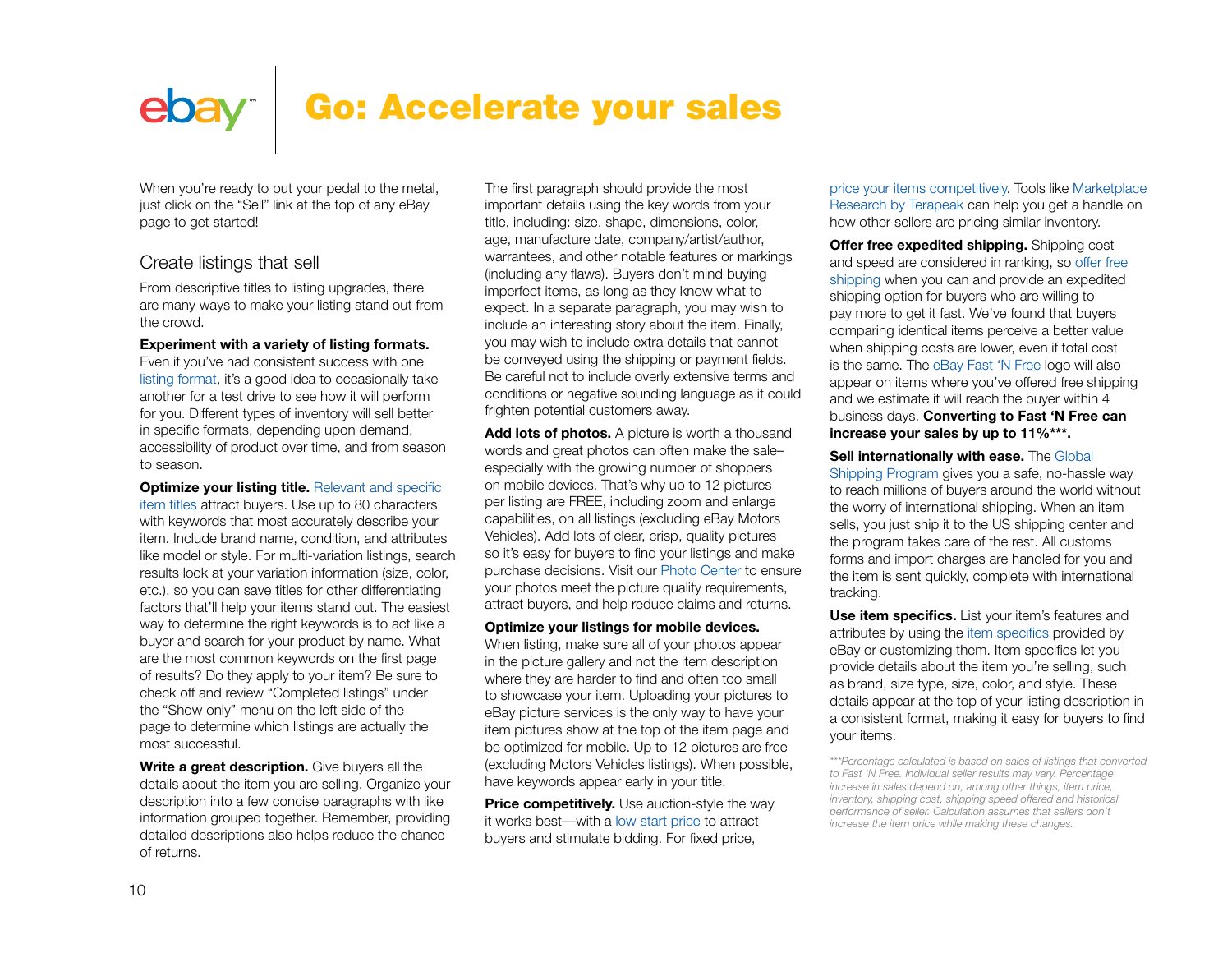### Go: Accelerate your sales



**Use product details from our catalog.** When you

list certain items in many categories, you can use [product details](http://pages.ebay.com/help/sell/product-details.html) from our catalog to help you create complete listings that are more visible and appealing to buyers. Just input the relevant UPC or ISBN number and we'll add catalog-based details and a stock photo to your listings automatically. If your item is used or refurbished, use your own photo in the listing description and provide details about any flaws.

**Set a clear, competitive return policy.** Offering a generous [return policy](http://pages.ebay.com/sellerinformation/sellingresources/returns.html) builds confidence, helps you stay competitive, and can boost your sales considerably, as 63% of online buyers look at a seller's return policy before they buy.† Find out how eBay [managed returns](http://pages.ebay.com/sellerinformation/shipping/managedreturns.html) simplifies and streamlines the returns process, lets you set up and control your own rules for returns, and even automatically refunds your final value fees.

**Collect appropriate taxes.** Because of the complexity of tax regulations, we recommend that you contact a tax professional like a CPA or an accountant for advice. To charge taxes for buyers who live in the state where you do business, use the [tax table](http://pages.ebay.com/help/pay/checkout-tax-table.html) in the Sell Your Item form.

#### Close more sales

The following features are available to help you sell more items faster and save on listing fees.

**Best Offer (FREE).** If you're willing to shave a little off your asking price to increase your sales volume, [add Best Offer to your fixed price listings.](http://pages.ebay.com/help/sell/best-offer.html) This free feature lets you negotiate price with auto-accept/ auto-reject to ensure you get the price you want without any extra effort. It's a great way to boost your sell-through rate while saving on relisting fees. Add Best Offer when you list by going to the fixed price tab. Find "Best Offer," then click the check box next to "Allow buyers to make offers."

**Buy It Now.** Some buyers like the excitement of bidding and winning, while others are willing to pay more for the convenience of buying right away. Get the best of both worlds by adding a [Buy It Now](http://pages.ebay.com/help/sell/fixed-price.html) price to your auction-style listings.

**Multi-variation.** When you have several sizes or colors of the same product, list them all in a single fixed price listing for one low fee. Price each variation just the way you want. Find out which categories support [multi-variation fixed price listings.](http://pages.ebay.com/sellerinformation/growing/variation.html)

#### Track your success

Use these tools to keep tabs on your sales, see what's working, and identify opportunities to improve.

**Monitor your Seller Dashboard (FREE).** Each seller with at least 10 DSRs has access to their own [Seller Dashboard](http://pages.ebay.com/help/sell/seller-dashboard.html) through My eBay. This important feature allows you to evaluate your eBay performance with regards to customer satisfaction, policy compliance, fast and free shipping, and qualification criteria for the PowerSeller program and Top Rated Seller status. Check it regularly to track your ratings for each of the four DSR areas, review your opened and unresolved cases, get tips on improving your overall seller performance level, and get alerts on situations that may require immediate attention.

Add traffic counters (FREE). Instantly see how many people are visiting a listing by adding a free [traffic counter](http://pages.ebay.com/help/sell/counters.html). Check counters 24 hours after listings go live, and if there are only a few visits, consider updating the keywords in your titles and descriptions.

**Analyze your listings (FREE).** Increase your sales by gaining insight into how your listings perform the rate at which buyers see, click, and buy from your listings. The [Listing Analytics application](http://pages.ebay.com/listing_analytics/) helps you identify specific areas to improve your listings and additional business practices to help your sales.

**eBay Sales Reports Plus (FREE).** [eBay Sales](http://pages.ebay.com/salesreports/salesreportsplus.html)  [Reports Plus](http://pages.ebay.com/salesreports/salesreportsplus.html) gives you the detailed information you need by category and format to find out which factors contribute to sales. With detailed metrics, you can refine your selling strategy and effectively scale your business. You can measure your sales performance against your sales goals, find out which factors contribute to sales, spot marketplace trends based on your sales, and track your growth month to month through archived reports.

#### **Get detailed analysis with Store Traffic Reports (FREE for Store subscribers only).** [Store Traffic](http://pages.ebay.com/help/sell/traffic-reports.html)

[Reports](http://pages.ebay.com/help/sell/traffic-reports.html) show you where traffic is coming from, which keywords are generating the most attention (so you can use them in your titles and descriptions), and which Store pages buyers are visiting most. Your Store Traffic Reports give a detailed view of all pages within your Store (including any custom pages, custom category pages, search results, and more), all of your auction-style and fixed price listings, and other pages on eBay that are specific to you (Seller's Other Items page, your Membership Profile/Feedback page, About Me) or your listings (including bid and Buy It Now confirmation pages). If you find that more buyers are finding your listings from certain categories or pages, you'll want to focus on optimizing those areas.

**View your statements.** Every month, we'll send you an email containing your [invoice](http://pages.ebay.com/help/sell/invoice.html) (if your account balance is greater than \$1), including fees, payments, refunds, and credits. View your invoice in My eBay any time by clicking the Account tab and you'll be able to download your last 4 months of activity to a Microsoft Excel spreadsheet.

*† Based on a 2012 comScore online shopping customer experience study.*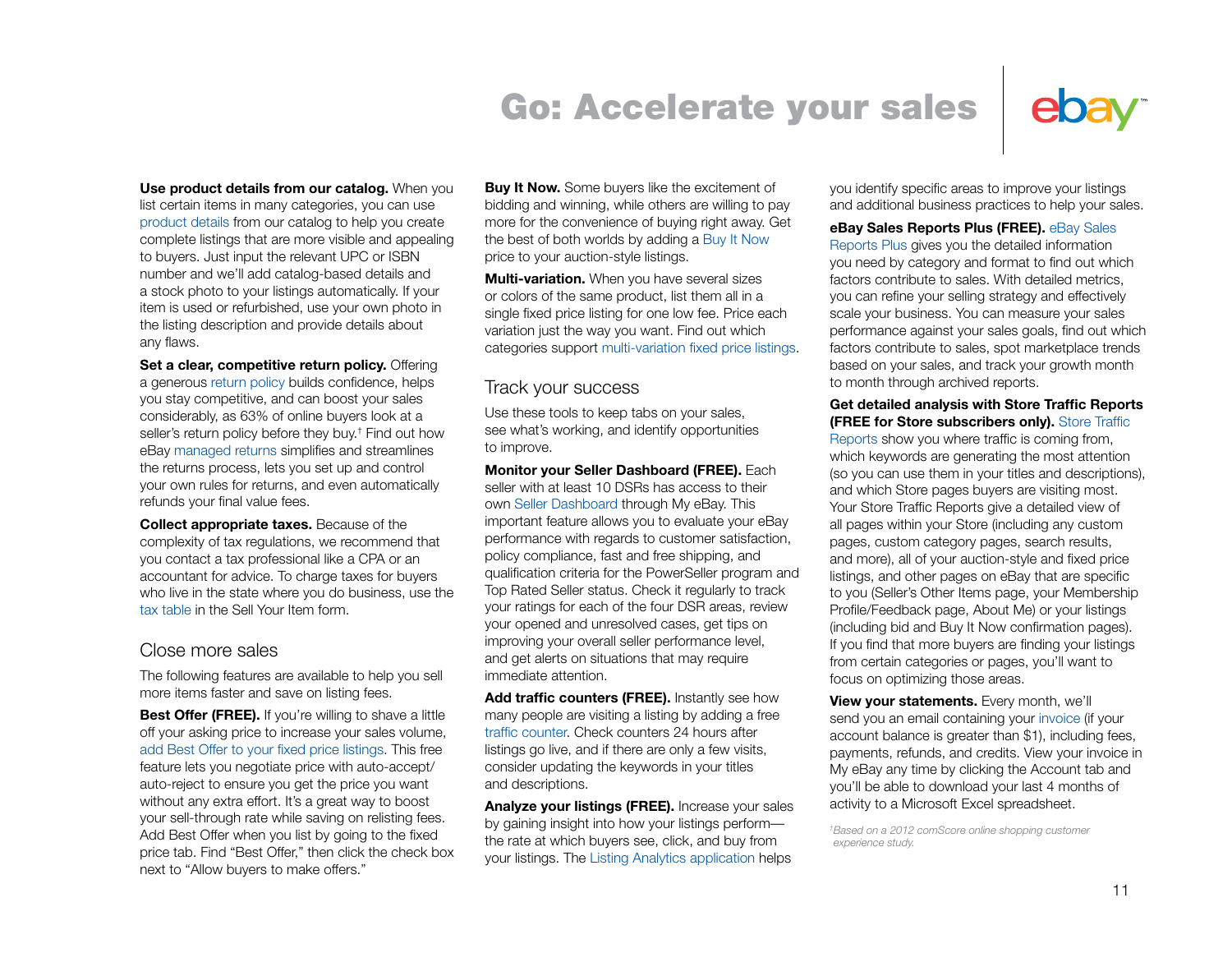### ebay<sup>®</sup>

### Go: Accelerate your sales

#### Ramp up your sales with bulk listing and management tools

If you plan to list more than 10 items per month, consider using one of these tools to save time:

**Selling Manager (FREE).** Monitor your active listings, create email templates, leave feedback, print invoices and shipping labels, and automatically relist items in bulk—all in My eBay—with your free subscription to [Selling Manager.](http://pages.ebay.com/sellerinformation/sellingresources/sellingmanager.html) For additional product inventory and automation features geared toward high-volume and small business sellers, consider an upgrade to [Selling Manager Pro](http://pages.ebay.com/sellerinformation/sellingresources/sellingmanagerpro.html) (FREE for Premium and Anchor Store subscribers).

**Turbo Lister (FREE).** [Turbo Lister](http://pages.ebay.com/sellerinformation/sellingresources/turbolister.html) is an easy-touse software program that lets you create multiple listings on your computer and upload them all to eBay at once. You can create professional-looking listings with no HTML knowledge required, upload thousands of listings to eBay with a single click, duplicate and save existing listings to use as templates, make updates to multiple listings at a time, and quickly reference completed listings.

#### **Create a "sale" with Markdown Manager.**

Buyers love a deal, so catch their attention by temporarily slashing prices or advertising Free Shipping. [Markdown Manager](http://pages.ebay.com/storefronts/managing.html) lets you discount items by a percentage or dollar amount so you can create seasonal sales events to move excess inventory or attract buyers to your Store through offering great deals (deeply discounted items that entice buyers into your Store). Promote your savings in email newsletters to increase repeat business and customer loyalty.

#### **eBay File Exchange (FREE).** Consider [File](http://pages.ebay.com/File_Exchange/)

[Exchange](http://pages.ebay.com/File_Exchange/) if you use Microsoft Excel, Access, or other inventory software. It's a platform-independent tool designed for high-volume sellers that lets you create and list items in bulk by uploading a single flat file (Excel or CSV).

#### **Blackthorne Basic/Pro (30-day free trial).**

If you're planning to sell at least 25 items a month, consider [Blackthorne Basic.](http://pages.ebay.com/blackthorne) It lets you create professional listings in bulk, track the status of your sales, and manage buyer communications and feedback—all from your desktop. If you have 2 or more employees, consider [Blackthorne Pro](http://pages.ebay.com/sellerinformation/sellingresources/blackthornepro.html). This top-of-the-line tool supports multiple user profiles and includes all the features in Blackthorne Basic plus inventory management, reporting tools, and more.

**Third-party solutions.** Many [Certified Providers](http://certifiedprovider.ebay.com/) offer bulk listing and sales management tools to help

you scale your business on eBay. Certified Providers are carefully screened—among other qualifications, they must have extensive experience with eBay, support the features sellers need most, and provide a number of customer references that we check.

#### Goal

#### Accelerate your sales

- $\blacktriangleright$  Experiment with a variety of listing formats
- $\blacktriangleright$  Write great titles with relevant keywords and describe items completely (including flaws)
- Include up to 12 clear, well-lit photos from angles on a neutral background
- $\blacktriangleright$  Price items competitively and offer free shipping or combined shipping discounts
- $\blacktriangleright$  Sell internationally with ease
- ▶ Use item specifics and product details to create complete listings
- $\triangleright$  Set a clear, competitive return policy
- Sell more with Best Offer, Buy It Now, and multi-variation listings
- Monitor success with our seller dashboard and eBay Sales Reports Plus
- Measure traffic with counters, Listing Analytics, and Store Traffic Reports
- Ramp up your sales with Turbo Lister, Selling Manager, and other tools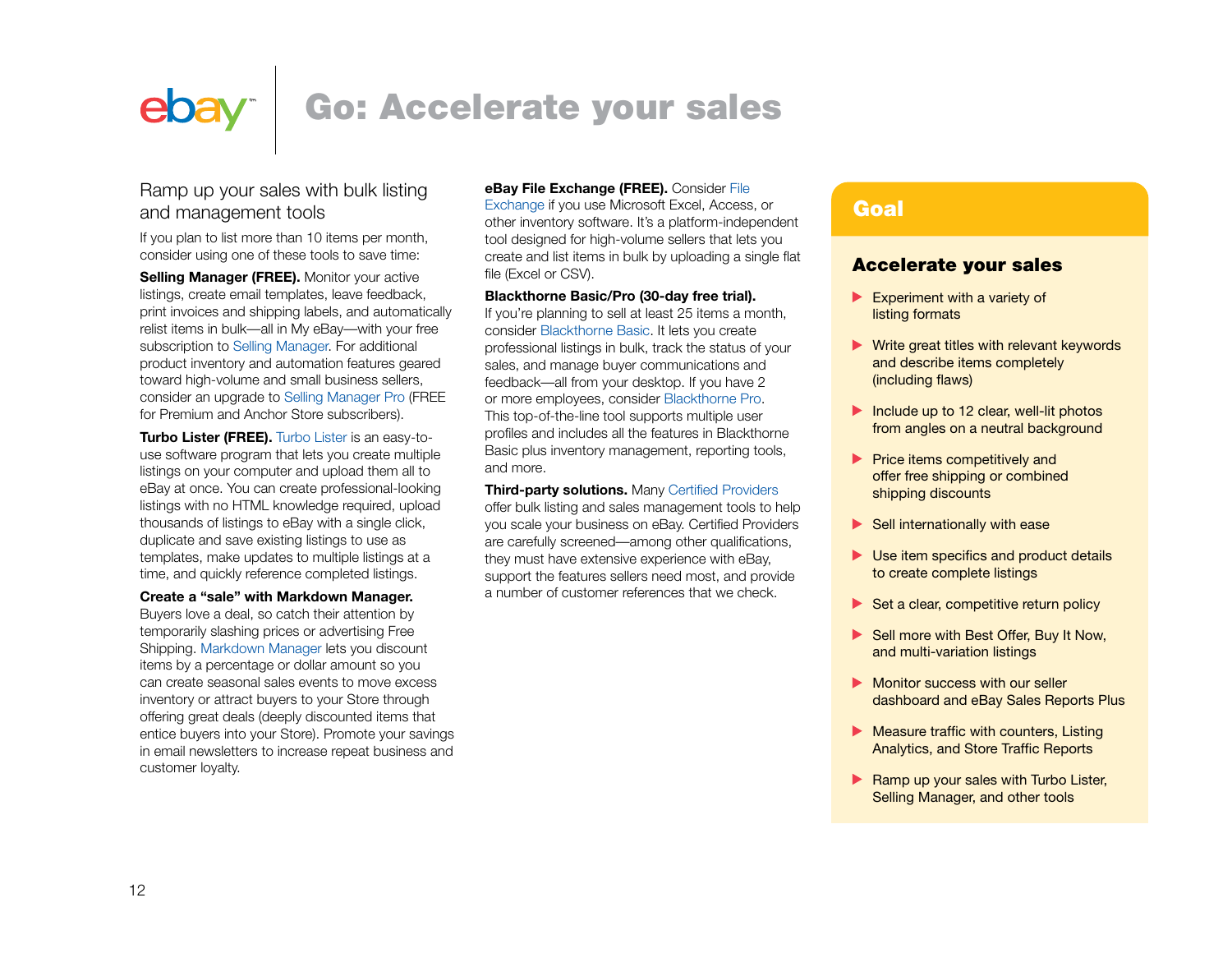### Winner's circle: eBay Top Rated Seller



<span id="page-12-0"></span>Turbo-charge your eBay business and move into winning position! Buyers expect great service. When they're happy, it builds confidence in the eBay marketplace—and keeps them coming back for more. That's why we reward and recognize sellers delivering the best experiences with eBay Top Rated Seller status and rewards.

To achieve and maintain Top Rated Seller status you'll need to:

**Meet the sales requirements.** Have at least 100 transactions and \$1,000 in sales over the past year and follow the [selling practices policy](http://pages.ebay.com/help/policies/selling-practices.html).

**Earn great ratings.** Maintain a positive feedback rating of at least 98%, 0.5% or fewer transactions with low detailed seller ratings (DSRs), and 0.3% or fewer eBay and PayPal Buyer Protection closed cases without seller resolution.

**Upload tracking.** [Upload tracking information](http://pages.ebay.com/help/pay/upload-tracking.html) to eBay within your stated handling time on 90% of transactions with US buyers. Shipment tracking information is automatically uploaded when you use [eBay Labels](http://pages.ebay.com/sellerinformation/shipping/ebaylabelsoverview.html).

Sellers who consistently deliver a great experience for their buyers earn a prominent Top Rated Plus seal and the following rewards on their listings that offer 1-day handling and 14 day or longer returns:

- **20% final value fee (FVF) discounts**
- **Greatest average boost in Best Match**

Every PowerSeller in the eBay Community also gets the following benefits:

**USPS® Savings.** Save up to 37% on postage with the USPS<sup>®</sup> Savings Program. eBay Top Rated Sellers and Platinum/Titanium/Gold/Silver PowerSellers with 300 or more transactions per month who use eBay Labels are eligible for Commercial Plus™ pricing.

**UPS® Savings.** Save up to 32% off air shipments, up to 25% of international shipments and up to 23% off Ground Shipments through the UPS<sup>®</sup> Savings [Program for eBay PowerSellers.](http://ebay.promotionexpert.com/carrierdiscount/index.html)

Visit the Seller Information Center for the complete list of [requirements](http://pages.ebay.com/sellerinformation/sellingresources/powerseller_requirements.html) and [benefits.](http://pages.ebay.com/sellerinformation/sellingresources/powerseller_benefits.html)

**Top Rated Plus seal.** Buyers will see the new Top [Rated Plus](http://pages.ebay.com/sellerinformation/news/fallupdate2012b/newetrsbadge.html) seal on listings from Top Rated Sellers that offer both 1-day handling and 14-day or longer returns with money-back option.



#### Get 5-star ratings every time

The higher your DSRs, the more successful you'll be and the faster you'll reach Top Rated Seller status for rewards and discounts. By following these best practices, you can earn 5-star ratings automatically!

**Get automatic 5-stars on Communication.** Most transactions on eBay go smoothly and without any need for contact at all. You'll get an automatic 5-star DSR for Communication on transactions with no communication between buyer and seller when you specify 1-day handling time and upload tracking information by the end of the next business day.

#### **Get automatic 5-stars on Shipping Time.**

When you specify 1-day or shorter handling time, upload tracking information by the end of the next business day after the buyer's payment clears, and we know your package arrived within 4 business days from when the buyer pays (or arrived by your estimated delivery if that was earlier), eBay will rate the transaction with an automatic 5-star DSR for shipping time.

#### **Get automatic 5-stars on Shipping Cost.**

When you offer free shipping and the buyer selects that option, eBay will rate the transaction with an automatic 5-star DSR for shipping cost.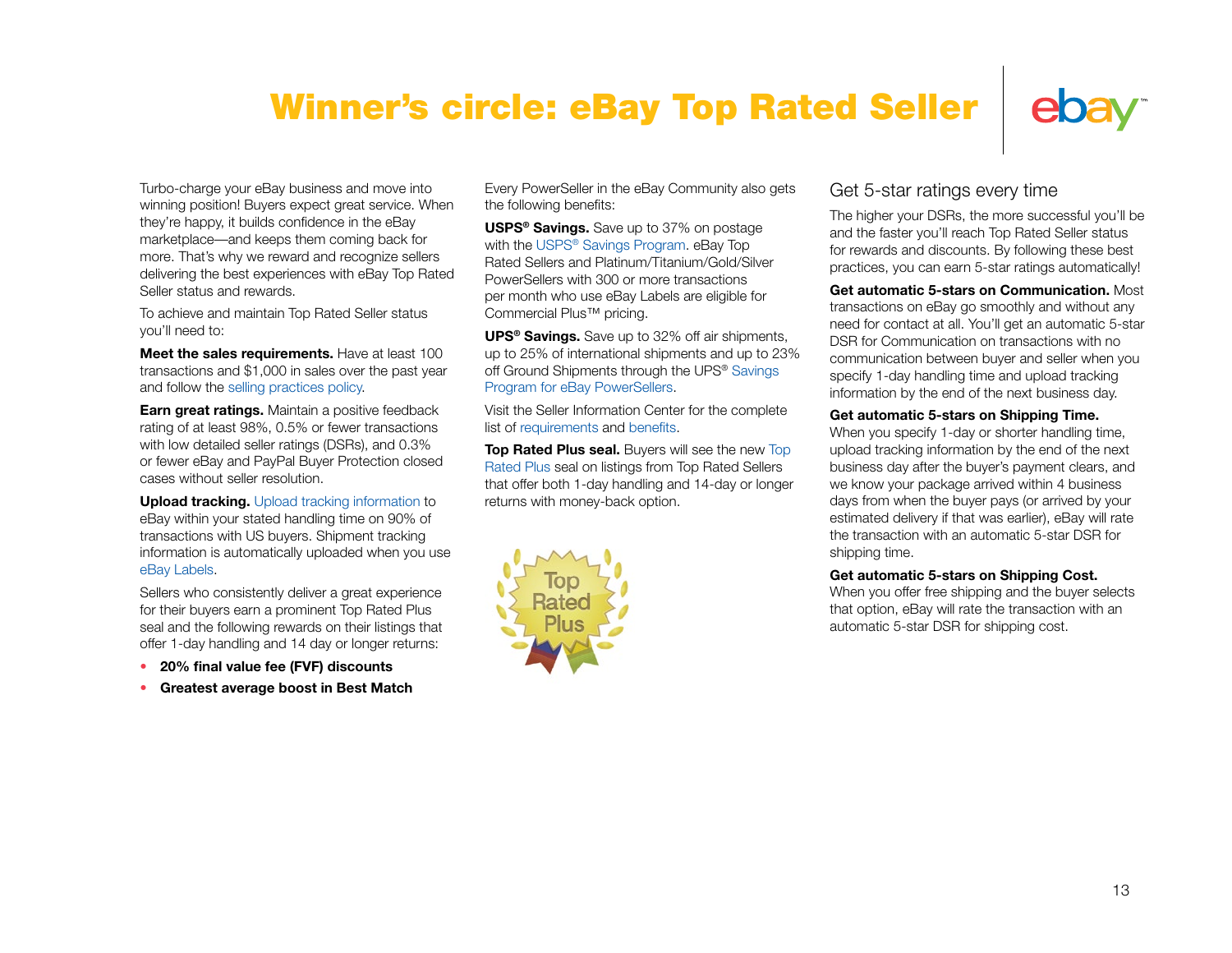# Winner's circle: eBay Top Rated Seller

The most successful businesses on eBay consistently provide the following outstanding services:

**Answer emails quickly.** Many buyers use email to test your responsiveness and gain trust.

**Be courteous.** When a buyer does need to contact you, be sure to provide great customer service. DSRs are all about meeting a buyer's expectations, so put yourself in your buyer's shoes and treat them the way you'd like to be treated.

**Follow up.** If an issue comes up, keep the buyer informed as you take steps to resolve it. They'll feel better knowing that you're on top of things.

**Offer discounts on combined shipping.** [Offer](http://pages.ebay.com/sellerinformation/shipping/resources/discounts.html)  [combined shipping discounts](http://pages.ebay.com/sellerinformation/shipping/resources/discounts.html) to encourage multiple item purchases.

**Take advantage of carrier discounts and pass your savings on to buyers.** Use [eBay label printing](http://pages.ebay.com/sellerinformation/shipping/ebaylabelsoverview.html) to get automatic discounts on FedEx Ground® and FedEx Express® shipments and USPS® Priority Mail® and Express Mail®. And eBay Top Rated Sellers and Platinum/Titanium/Gold/Silver PowerSellers with 300 or more transactions per month who use eBay Labels can save up to 37% with USPS Commercial Plus™ pricing!

#### **Ship within 24 hours of receiving payment.**

Use carrier pickup (USPS<sup>®</sup> is free) to save trips to the post office. UPS also offers customers the flexibility to choose from a variety of package pickup [options](http://www.ups.com/pickupoptions) in the US. Or, find your closest UPS [drop-off](http://www.ups.com/dropoff)  [locations](http://www.ups.com/dropoff), including nearly 4,400 locations of The UPS Store®.

**Always provide tracking numbers.** Tracking and delivery confirmation numbers will be added to the Order Details page automatically when you [print shipping labels on eBay](http://pages.ebay.com/sellerinformation/shipping/ebaylabelsoverview.html). You can also [upload](http://pages.ebay.com/help/pay/upload-tracking.html)  [tracking](http://pages.ebay.com/help/pay/upload-tracking.html) for virtually any carrier directly to eBay—for single items in My eBay and for multiple items using [File Exchange](http://pages.ebay.com/File_Exchange/). If you don't have this information, be sure to at least mark items as shipped in My eBay.

**Be proactive.** On your packing slip, tell buyers you're available to resolve any issues. For example, "We strive to provide 5-star customer service. If you need help or there's anything we can do to improve, we welcome you to contact us!" This simple message can go a long way toward heading off any potential issues before a claim is made or feedback is left.

Add a personal touch. When you package the item, include a handwritten "Thank you!" on the packing slip or include a [promotional flyer](http://pages.ebay.com/help/sell/promotional-flyer.html) offering a discount on the next purchase to encourage repeat business.

**Leave positive feedback.** As soon as a buyer's payment clears, leave positive feedback—it encourages them to leave positive feedback in return!

#### Goal

#### Earn eBay Top Rated Seller status and rewards

- Complete 100 transactions with \$1,000 in sales from US buyers
- Maintain a positive feedback rating of at least 98%
- **Maintain 0.5% or fewer transactions** with low detailed seller ratings (DSRs) and 0.3% or fewer eBay and PayPal Buyer Protection closed cases without seller resolution
- ▶ Upload tracking to eBay on at least 90% of your transactions to US buyers within your stated handling time
- $\blacktriangleright$  Farn a 20% discount on final value fees that specify 1-day or shorter handling, and offer minimum 14-day moneyback returns
- Answer emails quickly, stay positive, and add a personal touch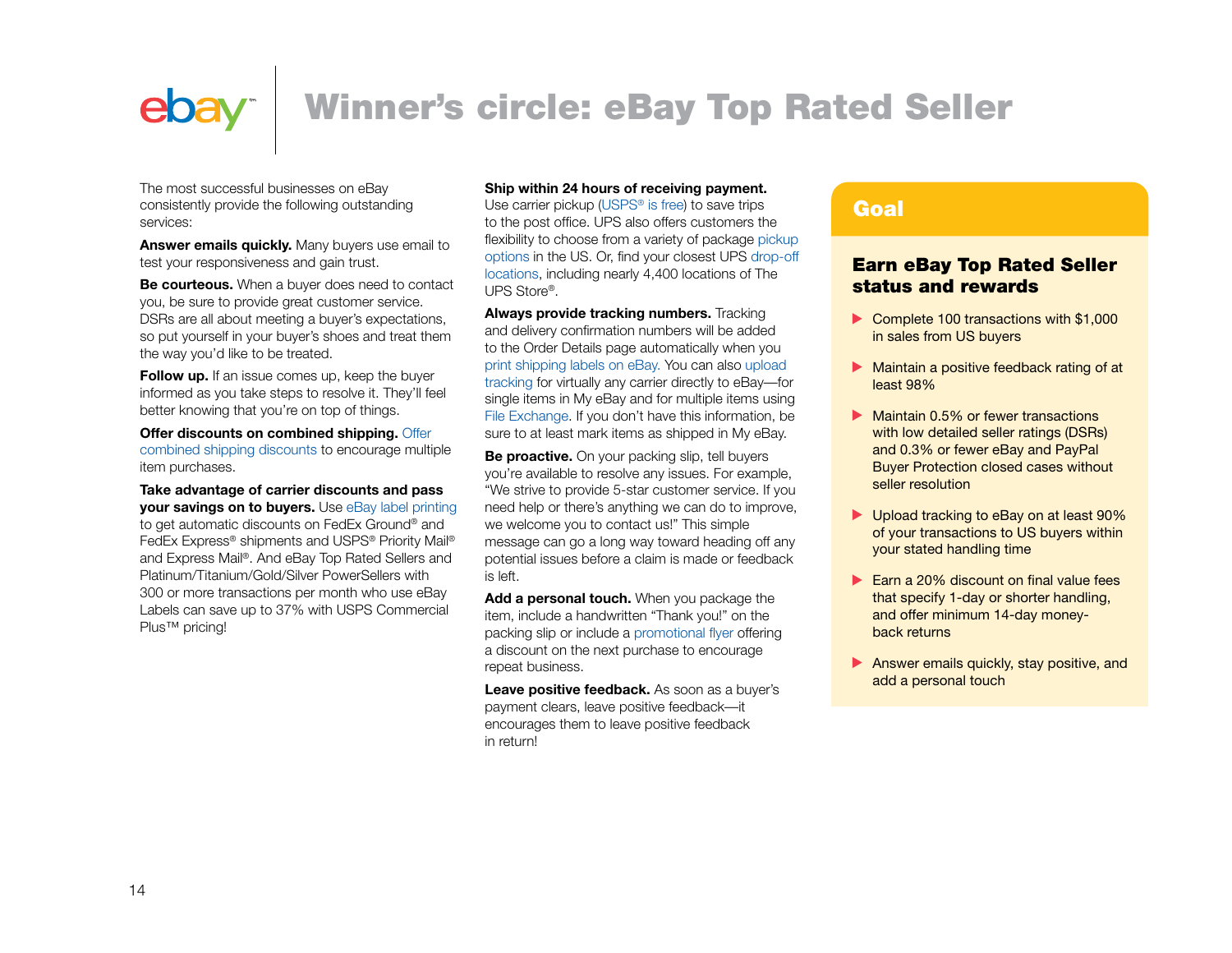### Quick links to eBay resources



#### Congratulations!

You're ready to build your brand and take your business to the next level on eBay. Please print this guide and keep it for your reference. If you have questions, these resources are available any time at [ebay.com/sellerinformation](http://ebay.com/sellerinformation).

We wish you success and thank you for selling on eBay!

| <b>Resource</b>                                      | <b>URL</b>                    |  |  |
|------------------------------------------------------|-------------------------------|--|--|
| <b>Seller Information Center</b>                     | ebay.com/sellerinformation    |  |  |
| eBay Stores                                          | ebay.com/stores               |  |  |
| <b>Shipping Center</b>                               | ebay.com/shipping             |  |  |
| <b>Photo Center</b>                                  | ebay.com/photocenter          |  |  |
| <b>Seller Dashboard</b>                              | ebay.com/sellerdashboard      |  |  |
| eBay Sales Reports (FREE)                            | ebay.com/salesreports         |  |  |
| <b>Listing Analytics Application (FREE)</b>          | ebay.com/listinganalytics     |  |  |
| <b>Search Engine Optimization</b>                    | ebay.com/seo                  |  |  |
| <b>Seller Tools (FREE)</b>                           | ebay.com/sellertools          |  |  |
| <b>Advanced Selling Guide</b>                        | ebay.com/advancedsellingguide |  |  |
| eBay Managed Returns                                 | ebay.com/easyreturns          |  |  |
| Marketplace Research by Terapeak (30-day free trial) | ebay.com/marketplaceresearch  |  |  |
| eBay Top Rated Sellers                               | ebay.com/toprated             |  |  |
| <b>Discussion Boards</b>                             | ebay.com/community            |  |  |
| <b>General Announcement Boards</b>                   | ebay.com/announcements        |  |  |
| <b>Seller Protection</b>                             | ebay.com/sellerprotection     |  |  |